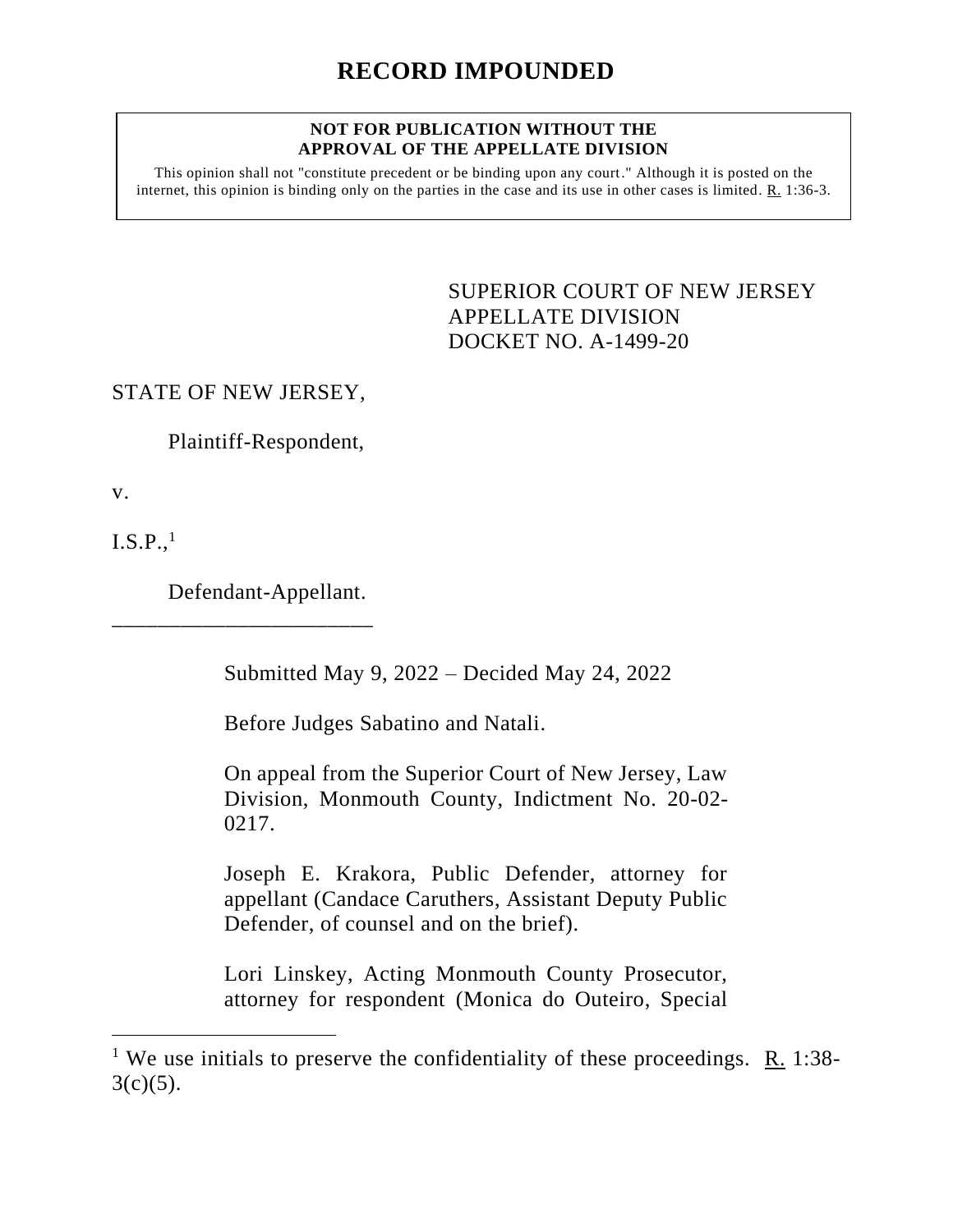Deputy Attorney General/Acting Assistant Prosecutor, of counsel and on the brief; Janine N. DeLucia, Legal Assistant, on the brief).

## PER CURIAM

Defendant appeals from an October 8, 2020 Law Division order denying her motion for admission into a pretrial intervention (PTI) program after being rejected by the Monmouth County Prosecutor's Office (MCPO). We affirm.

The facts are taken from the motion record. After receiving a report regarding an unresponsive individual in a parked car, officers from the Howell Township Police Department commenced an investigation which revealed that the victim had overdosed from heroin purchased from defendant. The victim was taken to the hospital where she lapsed into a coma and has remained in a persistent vegetative state.

Once defendant was identified as the supplier of the heroin, an undercover officer purchased additional heroin from her on four separate occasions. Defendant was later arrested and stated she purchased the heroin from a neighbor and sold it on a number of occasions to a coworker. She was subsequently charged in a twenty-nine-count indictment related to her distribution, possession and conspiracy to distribute heroin.

2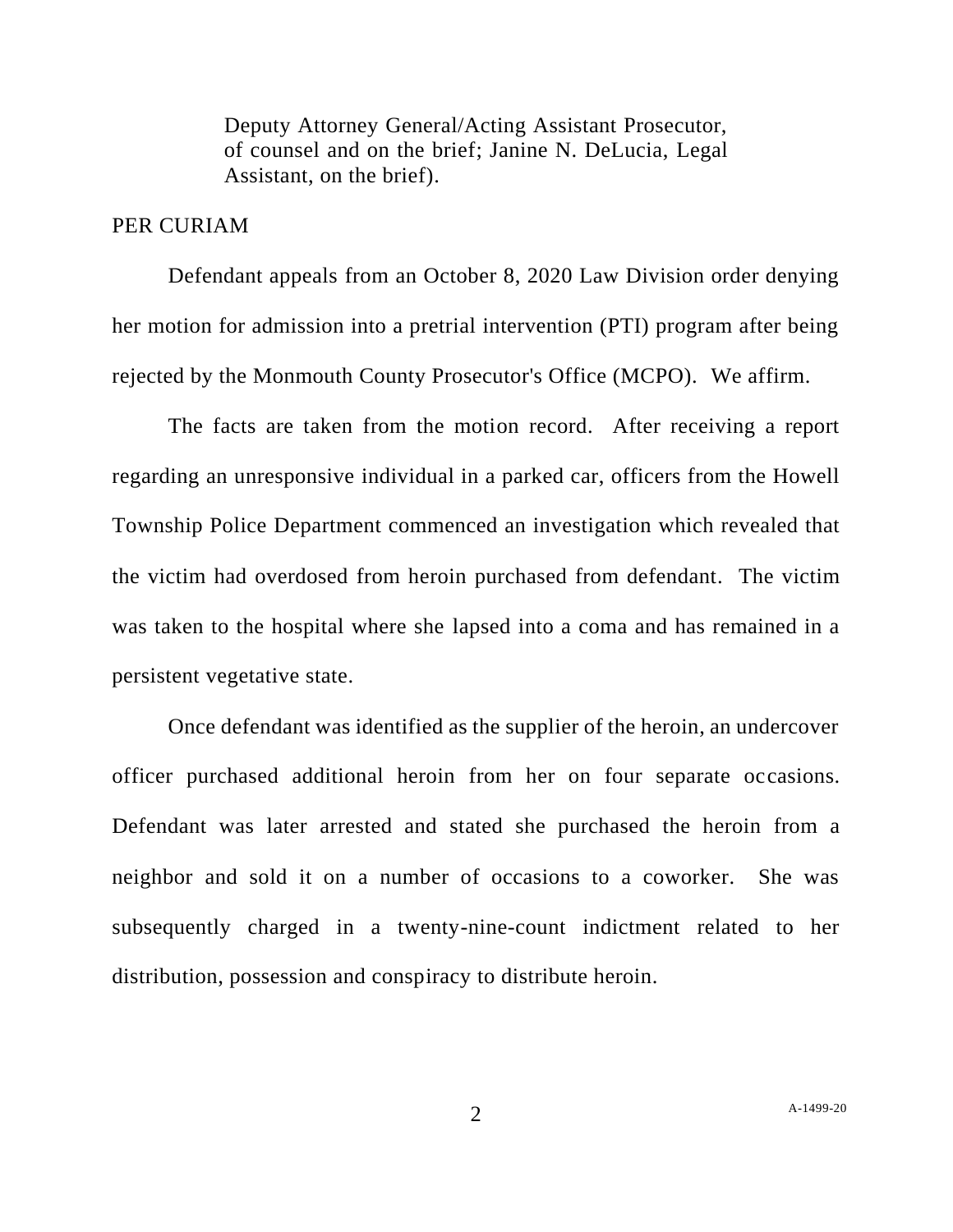Defendant pled guilty to a single count of third-degree conspiracy, N.J.S.A. 2C:5-2 and N.J.S.A 2C:35-5(b)(3). In exchange, the State agreed to dismiss the remaining charges and recommend a three-year custodial term, without a period of parole ineligibility. In her factual basis supporting the thirddegree charge, defendant admitted that she would coordinate the sale and distribution of heroin by acting as an intermediary between the purchaser and her neighbor, who was the primary supplier. She stated she was aware she was distributing a controlled dangerous substance and that doing so was illegal.

At the time of her plea, defendant indicated she intended to apply for PTI. The State acknowledged her intention but stated it could not take a position on any application until defendant formally applied to the diversionary program.

After defendant formally applied, the State rejected her application in a detailed, four-page letter dated June 25, 2020. The prosecutor initially noted that because defendant was charged with multiple second-degree offenses, including, possession with intent to distribute heroin within 500 feet of a public park, contrary to N.J.S.A. 2C:35-7.1, and five counts of distribution of heroin within 500 feet of a public park, contrary to N.J.S.A. 2C:35-7.1, all which carry a mandatory period of imprisonment, defendant was obligated to establish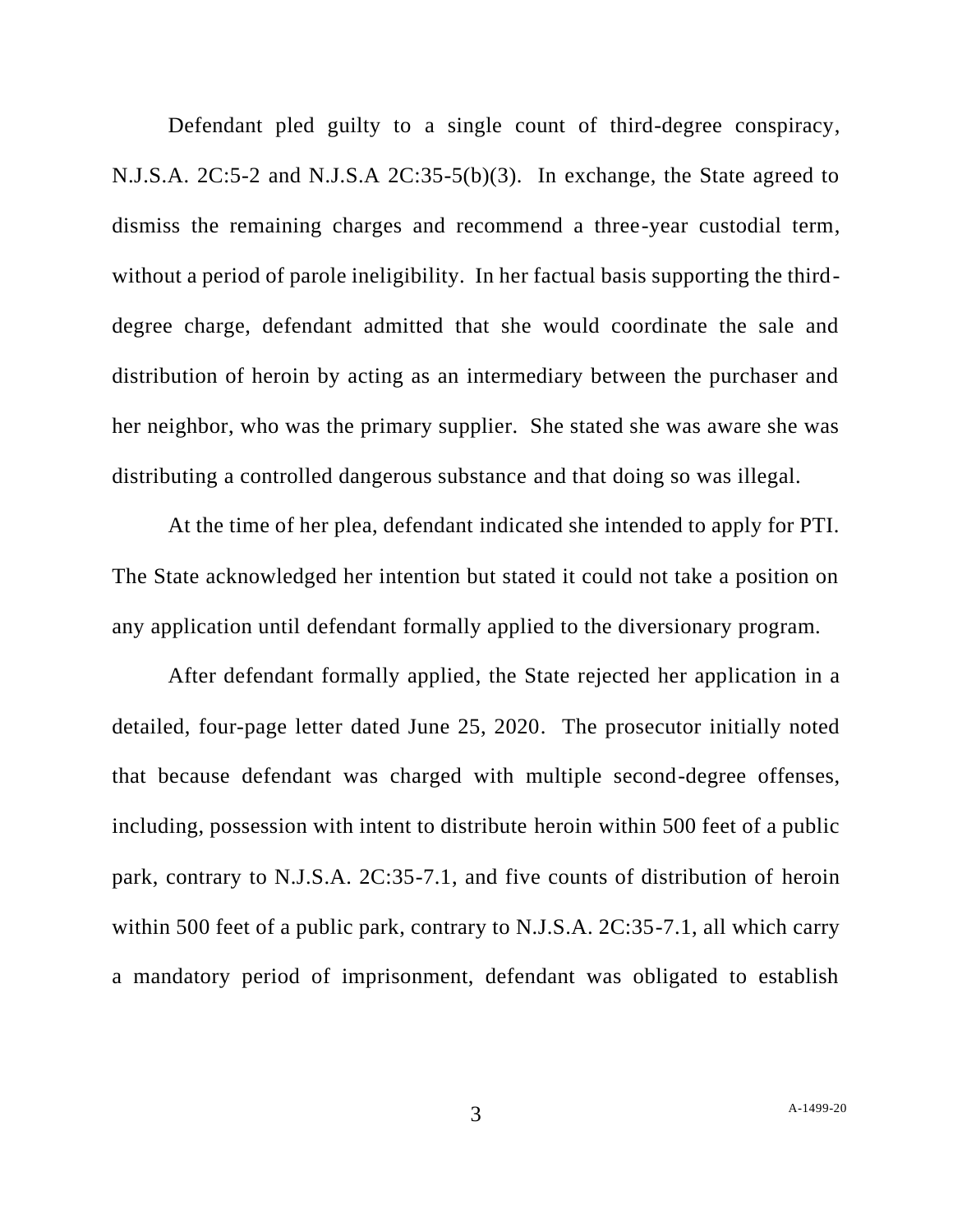extraordinary and compelling circumstances to justify her application under Rules  $3:28-1(d)(1)$  and  $3:28-3(b)(1)$ .

The prosecutor stated it considered "the applicable discovery in conjunction with [defendant's] submission of compelling circumstances," and determined it would not consent to defendant's application. In doing so, the prosecutor specifically considered and rejected the four arguments defendant relied upon to establish extraordinary and compelling circumstances: (1) defendant was a single mother who had completed parenting classes; (2) she had no prior record other than a disorderly person's offense; (3) defendant maintained two jobs; and (4) she was not a violent offender. The prosecutor further explained that defendant pled guilty to conspiracy to distribute a controlled dangerous substance, it had recommended a three-year custodial term, and these facts "do not establish extraordinary and compelling circumstances to overcome the heavy presumption against PTI admission in this case."

Referencing State v. Nwobu, 139 N.J. 236, 252 (1995), the prosecutor further noted that nothing in defendant's background was so "extraordinary, unusual or idiosyncratic" to warrant admission into PTI. The prosecutor also considered defendant's minimal involvement with the criminal justice system

4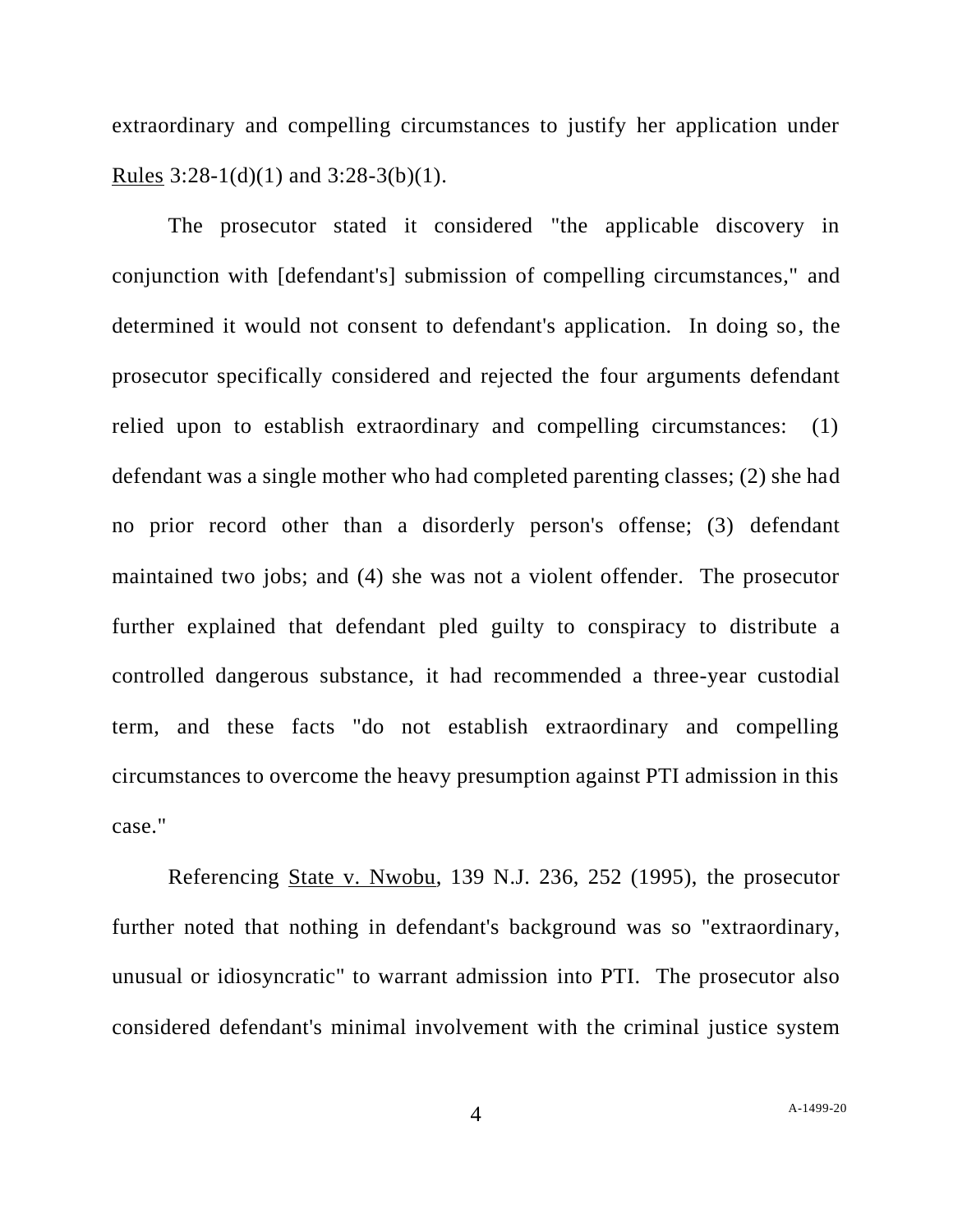but stated the "mere fact that a person has no prior criminal record is insufficient to establish compelling justification for PTI acceptance." Similarly, the prosecutor evaluated defendant's personal situation and found "the fact that defendant is a single mother or maintains two jobs [does not] give rise to extraordinary and compelling circumstances."

The prosecutor also disagreed with defendant's contention she was "not [the] source of drugs" and presented "no risk of harm" to her community. Rather, the prosecutor concluded defendant presented a "grave risk to the public," for not only selling heroin to the victim, who was gravely injured and remains in a vegetative state, but also by continuing to sell heroin in the community as evidenced by her sales to an undercover officer on multiple occasions.

The prosecutor further maintained that the facts of the case revealed, contrary to defendant's characterization, that her sale of heroin was motivated by profit. According to the prosecutor, defendant was a "runner" for a heroin distributor and was not under the influence of heroin or motivated by its use. Under such circumstances the prosecutor was satisfied that PTI was inappropriate because defendant had "no regard for the dangers of trafficking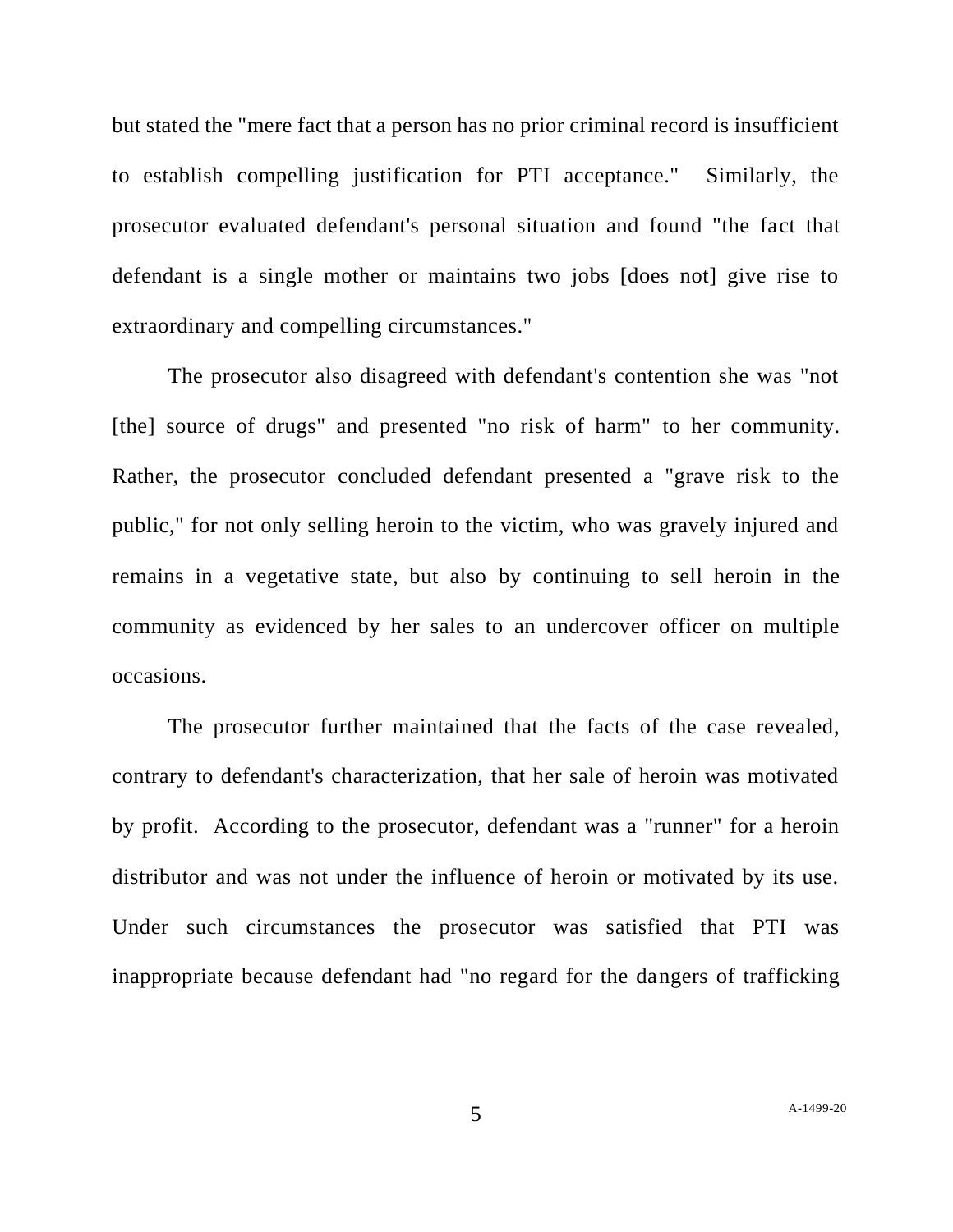heroin across the community," and the "vegetative state the individual to whom

she sold remains in is reflective of the danger defendant presents."

Thus, the prosecutor concluded:

The nature and facts of this particular case make it, thus, inappropriate for PTI. N.J.S.A.  $2C:43-12e(1&&2)$ . The value of supervisory treatment is, therefore, outweighed by the need to protect the public and formally prosecute individuals who put our public at such grave risk. N.J.S.A. 2C:43-12(14). See State v. Seyler, 323 N.J. Super. 360, 370 (App. Div. 1999) ("The interests of society may justify the denial of an application for admission into PTI even though a defendant has led an exemplary life except for the conduct which forms the basis of the pending criminal charges.")

Moreover, there is a public need to deter people from engaging in the sale of illegal narcotics. N.J.S.A. 2C:43-12e(17). Recognizing the rising need to deter drug dealers while at the same time reducing available drugs that may lead to addiction and/or overdoses is a growing societal concern. Our Legislatures have recognized that "[d]espite the impressive efforts and gains of our law enforcement agencies, the unlawful use, manufacture and distribution of controlled dangerous substances continues to pose a serious and pervasive threat to the health, safety and welfare of the citizens of this State." N.J.S.A. 2C:35-5.1. To that same end, "the incidence of such offenses is directly related to the rate of other violent and non-violent crimes." Id. The public need for prosecution of this defendant who sold heroin, and would have continued but for police intervention, is far outweighed by the value of supervisory treatment. N.J.S.A. 2C:43-  $12e(17)$ .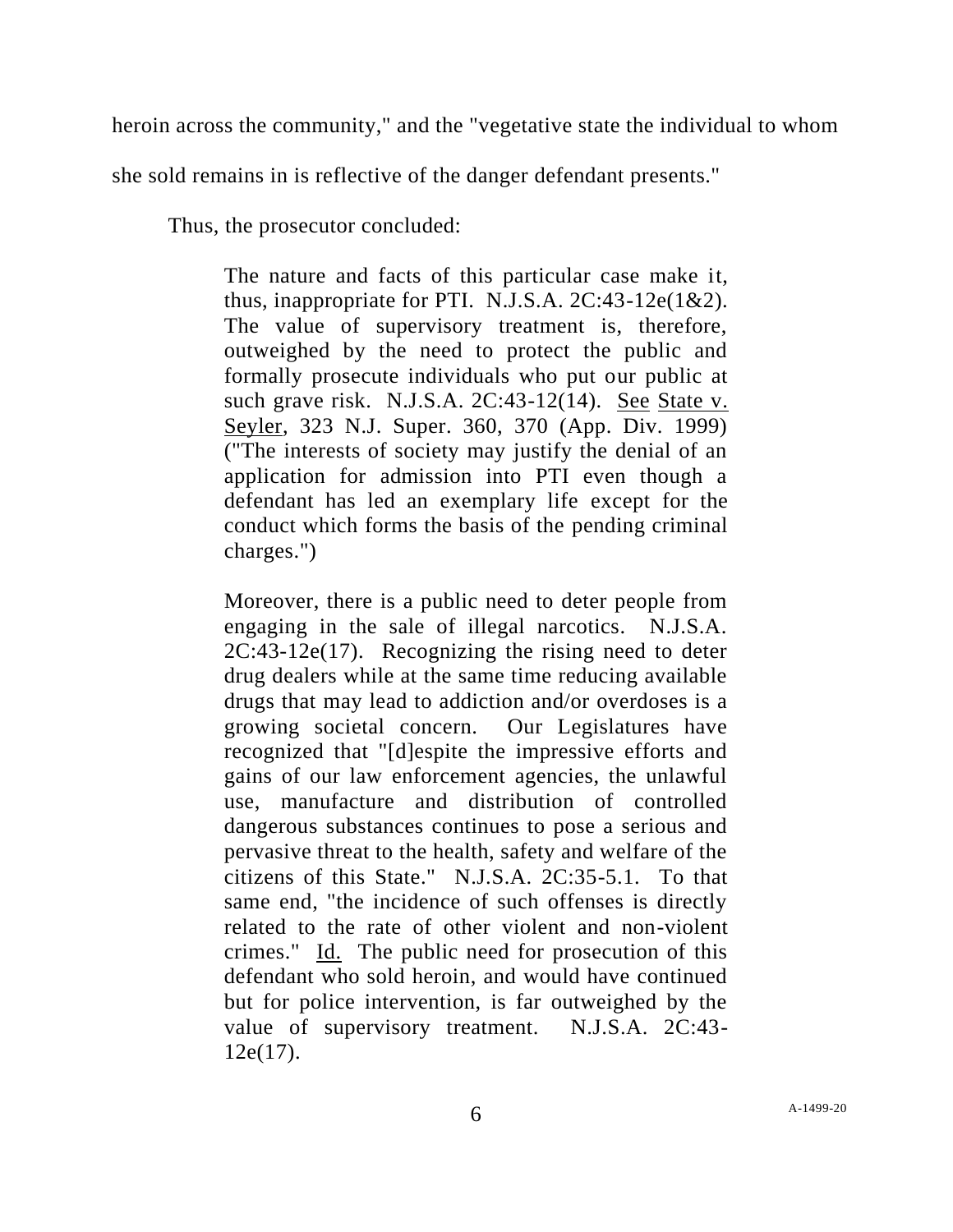Finally, based upon the nature and circumstances of this case, the State extended a plea offer wherein it recommended a state-prison term. PTI is not a substitute for sentencing. Defendant needs to be sentenced accordingly.

Defendant appealed her rejection for PTI to the Law Division. After considering the parties' written submissions and oral arguments, Judge Jill Grace O'Malley, J.S.C., affirmed the prosecutor's denial in an October 8, 2020 order and accompanying oral decision. Judge O'Malley concluded defendant failed to establish that the prosecutor's decision was a patent and gross abuse of discretion as the State properly considered the appropriate statutory factors outlined in N.J.S.A. 2C:43-12 when it rejected defendant's application. The judge explained that defendant failed to submit compelling reasons warranting entry into PTI or to overcome the high burden required to reverse the State's decision. On this point, Judge O'Malley relied on State v. Lee, 437 N.J. Super. 555, 568 (App. Div. 2014), for the proposition that a defendant's lack of criminal record, youth, education or employment were not sufficiently compelling reasons to overcome the prosecutor's decision.

At defendant's subsequent sentencing proceeding, the court imposed a two-year probationary term, despite the State's recommendation for a custodial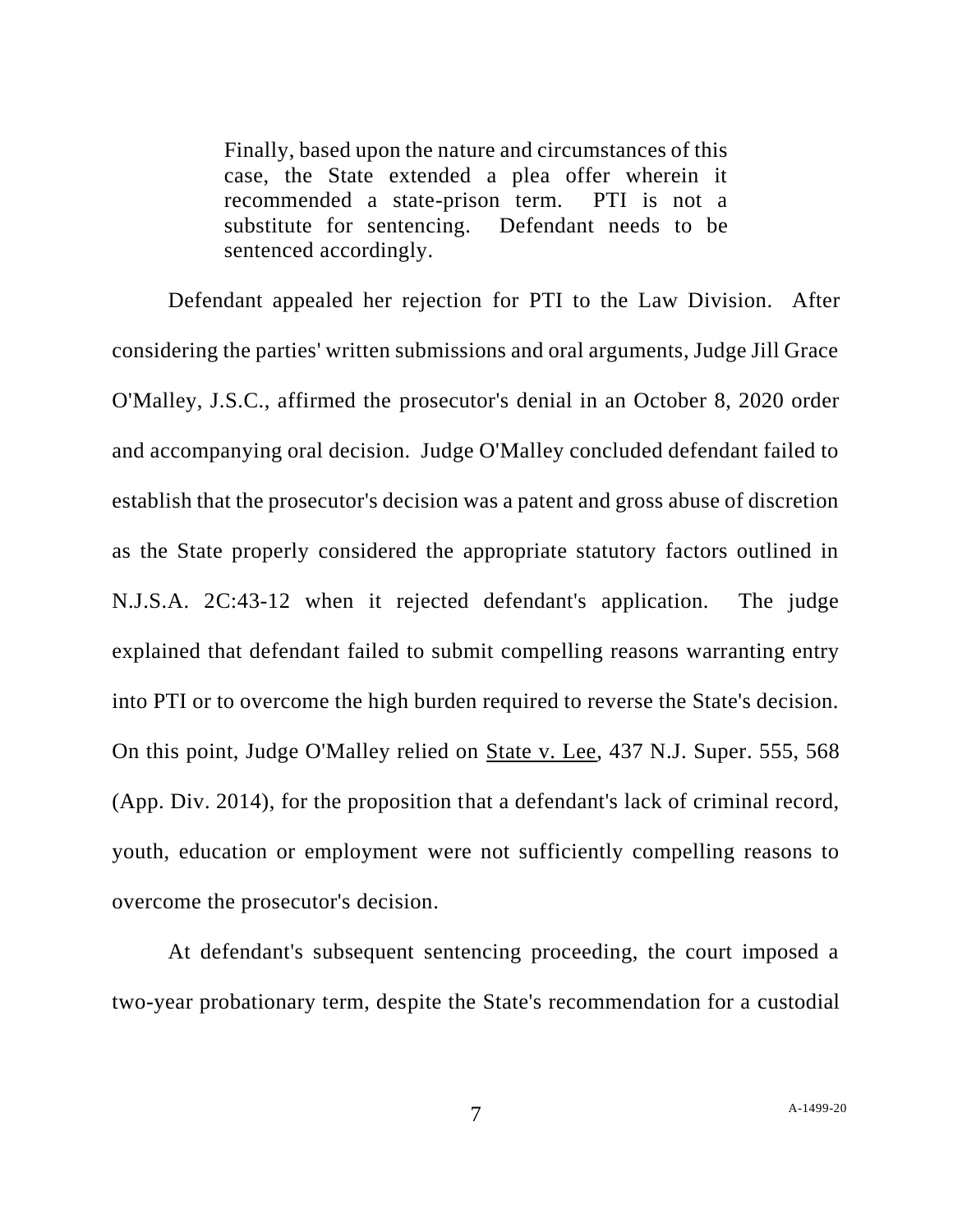sentence. The court also assessed applicable fines and penalties. On appeal, defendant raises the following arguments<sup>2</sup>:

## POINT I

## THIS COURT SHOULD REVERSE THE ERRONEOUS DENIAL OF DEFENDANT'S PTI APPLICATION

- A. [T]he Prosecutor's Reasoning Constituted a Patent and Gross Abuse of Discretion, this Court Should Compel Defendant's Admission Into PTI
- B. [T]he Prosecutor Inappropriately Applied a Per Se Bar Against Drug Distribution Offenses, a Remand is Necessary for Proper Consideration of All of the Relevant Factors
- C. [T]he Prosecutor Failed to Consider Several Relevant Factors That Weighed in Favor of Admitting Defendant into PTI, a Remand for Reconsideration is Necessary

We have considered defendant's contentions in light of the applicable law

and the motion record and reject all of her arguments substantially for the reasons detailed in Judge O'Malley's thoughtful and well-reasoned oral decision.

We provide the following comments to amplify our decision.

Our review of an appeal from denial of PTI is limited. State v. Negran, 178 N.J. 73, 82 (2003). We apply the same de novo standard of review of a

<sup>&</sup>lt;sup>2</sup> We have rearranged defendant's subheadings for purposes of clarity and so the arguments are identified in the order we address them in our opinion.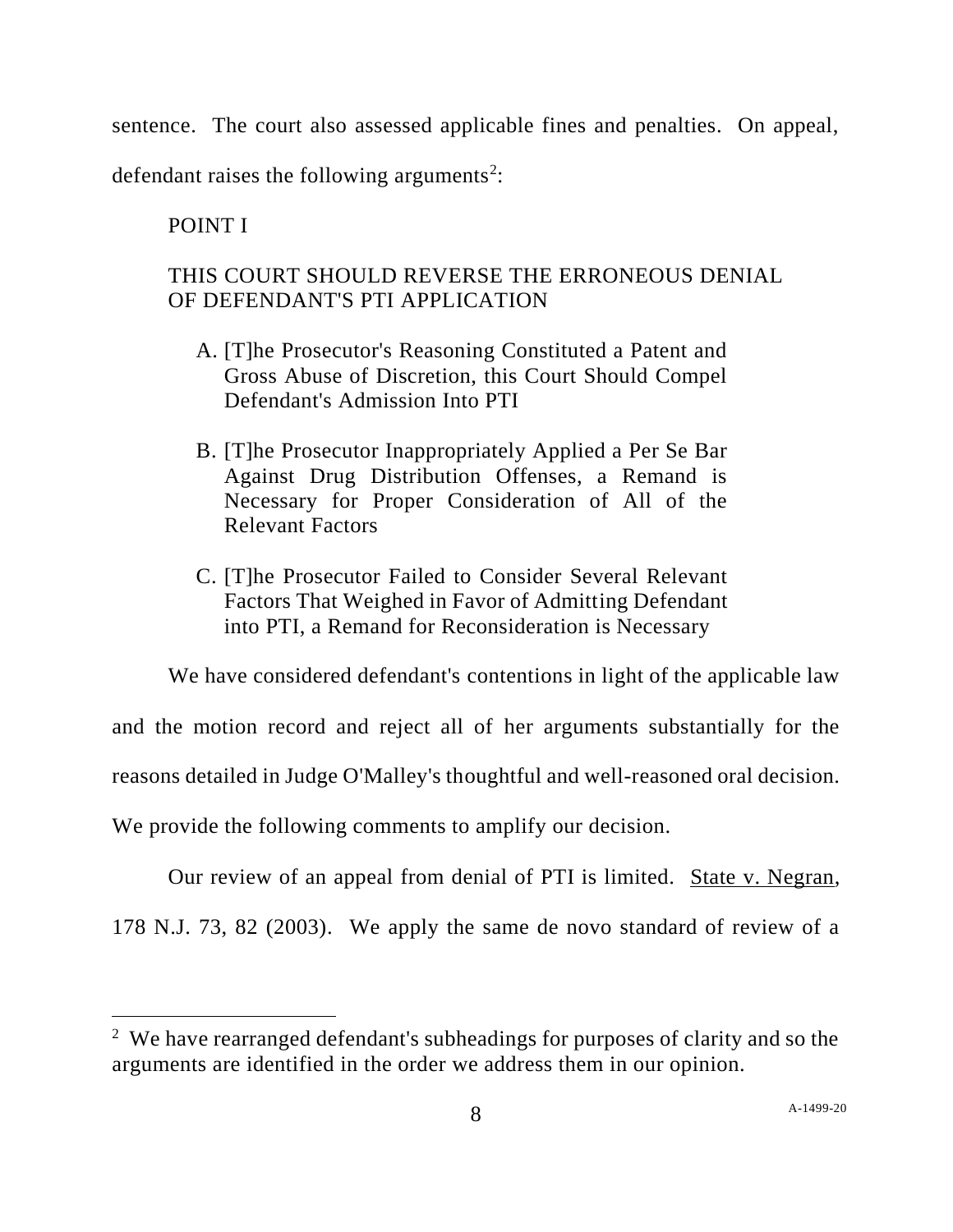prosecutor's rejection of a PTI application as the trial court. State v. Waters, 439 N.J. Super. 215, 226 (App. Div. 2015). If a prosecutor's decision demonstrates consideration of all appropriate factors, it will not be disturbed absent a showing that it was a patent and gross abuse of discretion. State v. K.S., 220 N.J. 190, 200 (2015). We afford prosecutors "broad discretion to determine if a defendant should be diverted." Id. at 199. We address "only the 'most egregious examples of injustice and unfairness'" in reviewing a denial of PTI. Negran, 178 N.J. at 82 (quoting State v. Leonardis, 73 N.J. 360, 384 (1977)). A defendant rejected from PTI "must 'clearly and convincingly' show that the decision [to deny admission into PTI] was a 'patent and gross abuse of . . . discretion.'" K.S., 220 N.J. at 200 (quoting State v. Wallace, 146 N.J. 576, 582 (1996)).

A "[d]efendant generally has a heavy burden when seeking to overcome a prosecutorial denial of his [or her] admission into PTI." State v. Watkins, 193 N.J. 507, 520 (2008). The decision whether to admit a defendant to a PTI program is "'primarily individualistic in nature' and a prosecutor must consider an individual defendant's features that bear on his or her amenability to rehabilitation." Nwobu, 139 N.J. at 255 (quoting State v. Sutton, 80 N.J. 110, 119 (1979)).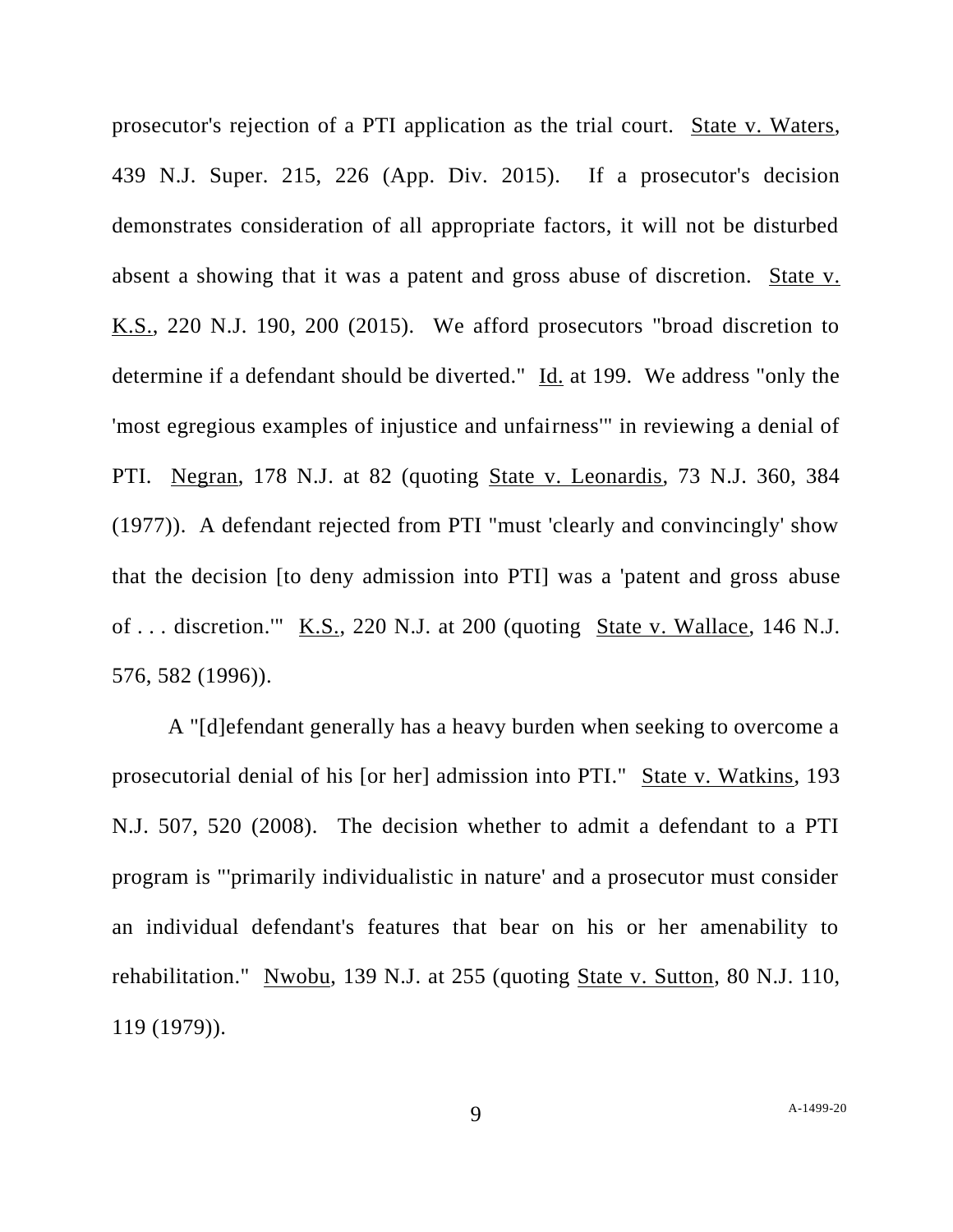To establish an abuse of prosecutorial discretion, a defendant must demonstrate:

> that a prosecutorial veto (a) was not premised upon a consideration of all relevant factors, (b) was based upon a consideration of irrelevant or inappropriate factors, or (c) amounted to a clear error in judgment . . . . In order for such an abuse of discretion to rise to the level of "patent and gross," it must further be shown that the prosecutorial error complained of will clearly subvert the goals underlying [PTI].

> [State v. Roseman, 221 N.J. 611, 625 (2015) (first alteration in original) (quoting State v. Bender, 80 N.J. 84, 93 (1979)).]

"A patent and gross abuse of discretion is defined as a decision that 'has gone so wide of the mark sought to be accomplished by PTI that fundamental fairness and justice require judicial intervention.'" Watkins, 193 N.J. at 520 (quoting Wallace, 146 N.J. at 582-83). "The question is not whether we agree or disagree with the prosecutor's decision, but whether the prosecutor's decision could not have been reasonably made upon weighing the relevant factors." Nwobu, 139 N.J. at 254.

Applying these standards, we discern no abuse of discretion in the MCPO's denial of defendant's application, much less one that is "patent and gross." Although defendant had only disorderly persons offenses in her background, "the interests of society may justify the denial of an application for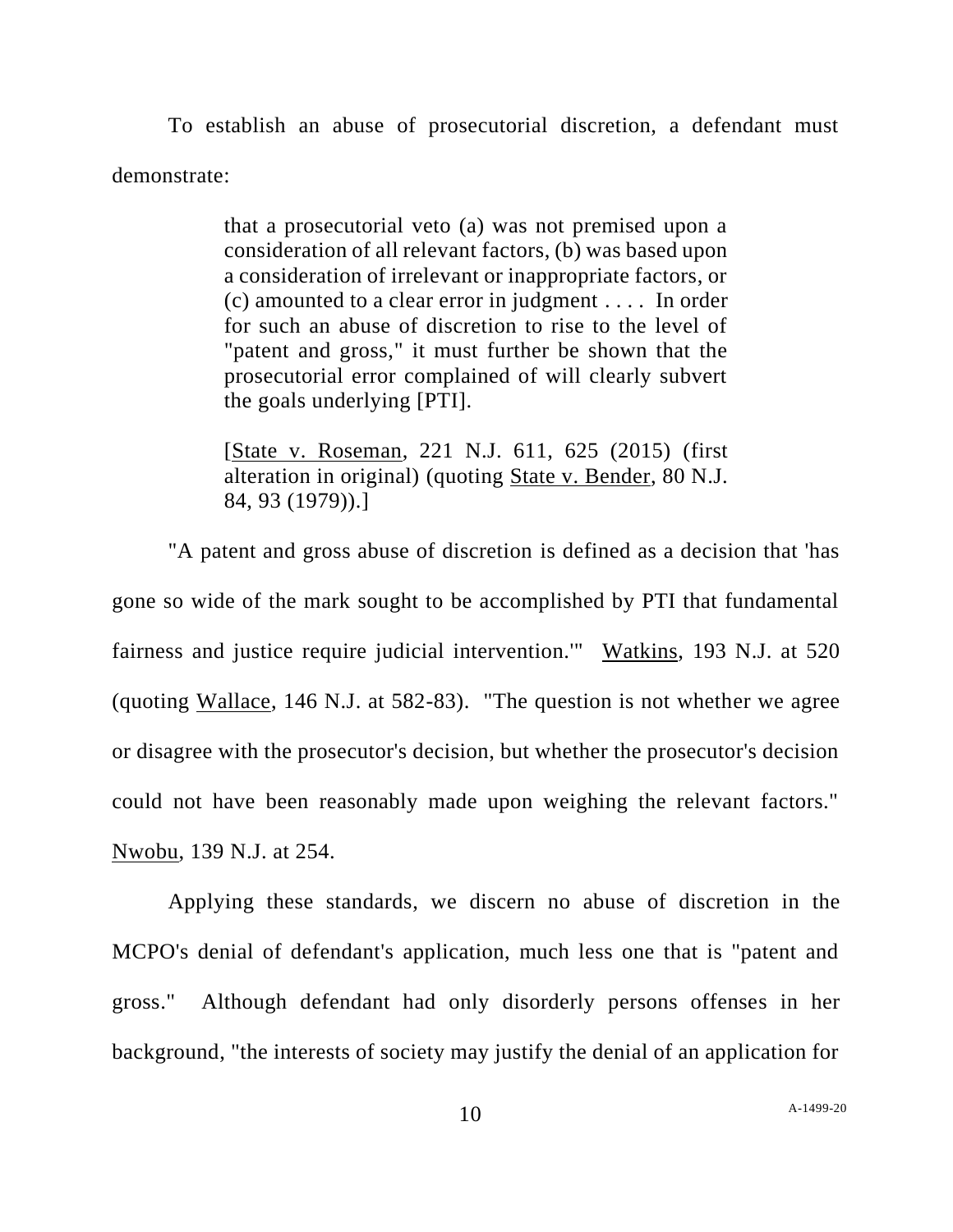admission into PTI even though a defendant has led an exemplary life except for the conduct which forms the basis of the pending criminal charges." State v. Seyler, 323 N.J. Super. 360, 370 (App. Div. 1999), aff'd o.b., 163 N.J. 69 (2000). Simply being "a first-time offender" who "admitted or accepted responsibility for the crime" is not enough. Waters, 439 N.J. Super. at 227 (quoting Nwobu, 139 N.J. at 252).

With respect to defendant's specific arguments in point I.A., we are satisfied the record fully supports the MCPO's denial of defendant's application based on its finding defendant was a willing participant in multiple sales of heroin for profit, where one resulted in the victim overdosing and suffering lifealtering injuries. The MCPO acknowledged defendant's status as a single mother, her employment status, and lack of any significant prior criminal record, but concluded those facts clearly did not outweigh others that supported denial of her admission to PTI.

In point I.B., defendant argues we should remand the matter because the prosecutor failed to consider relevant statutory factors, and had it done so, they would have supported defendant's acceptance into PTI. She also argues the prosecutor incorrectly concluded certain statutory factors supported the denial of her application.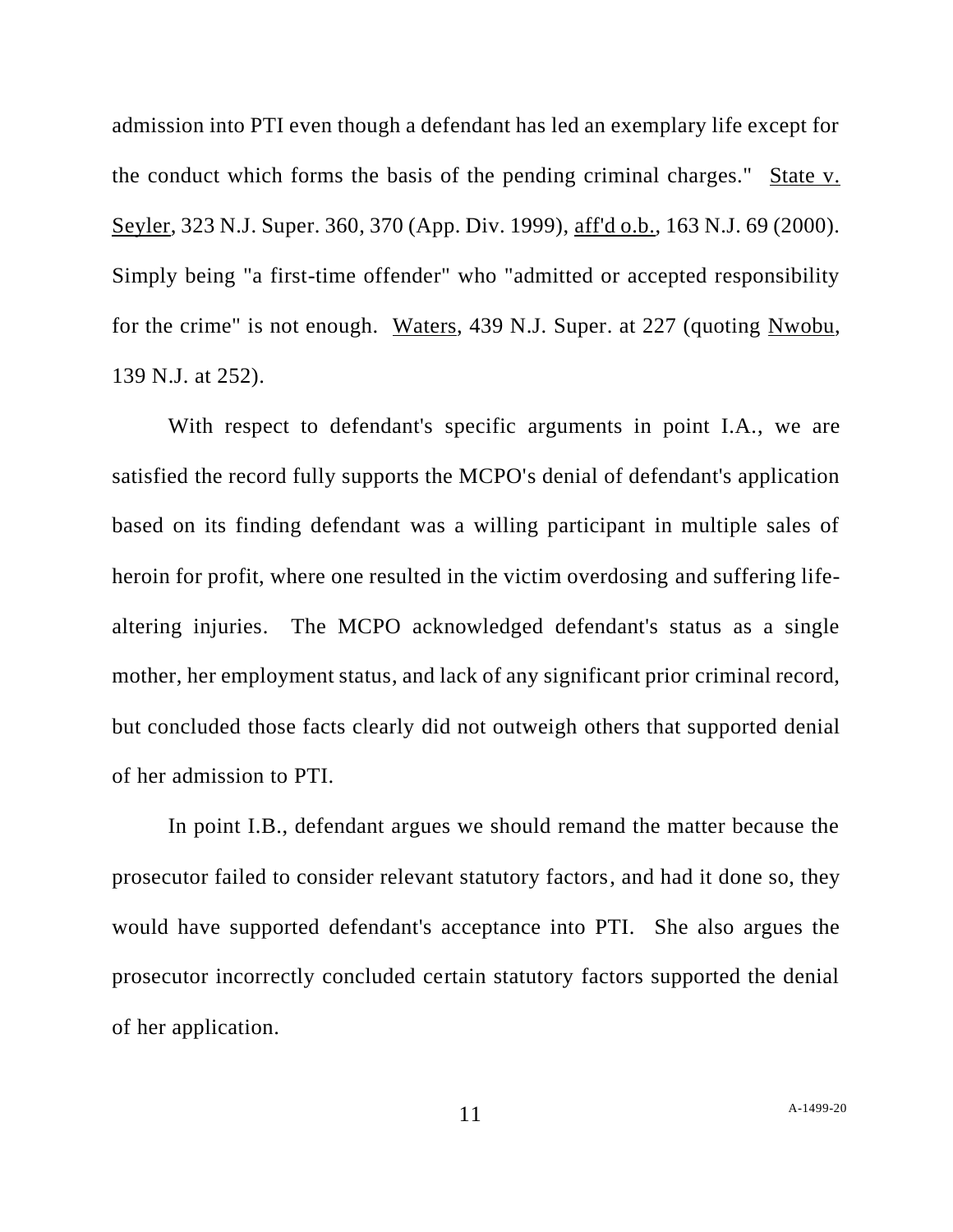Defendant first maintains the court should have considered factors N.J.S.A. 2C:43-12(e)(9), (12) and (13), as she had no prior criminal convictions, involvement with organized crime, nor a violent history, and did not present a danger to others. Second, she argues because there was no "suggestion from the facts of the case or [her] personal background that this 'crime constitute[d] part of a continuing pattern of antisocial behavior,'" or the offense was in any way "assaultive or violent" or involved other crimes, the court should have considered N.J.S.A. 2C:43-12(e)(8), (10), and (15).

Third, she contends as her role in the offense was "relatively minor" compared to her codefendant, and no contraband was found in her home, the prosecutor erred in concluding N.J.S.A. 2C:43-12(e)(2) supported denial of her application. Fourth, defendant argues that N.J.S.A.  $2C:43-12(e)(7)$ , (14), and (17) supported her admission into PTI because, in light of the non-violent nature of her crime and her lack of a criminal history, the "interests of society" would be better served if she were afforded the "opportunity to re-enter society without a conviction that would hinder her ability to obtain meaningful employment." Finally, defendant claims her ultimate probationary sentence demonstrates custodial supervision was unnecessary and PTI would have provided her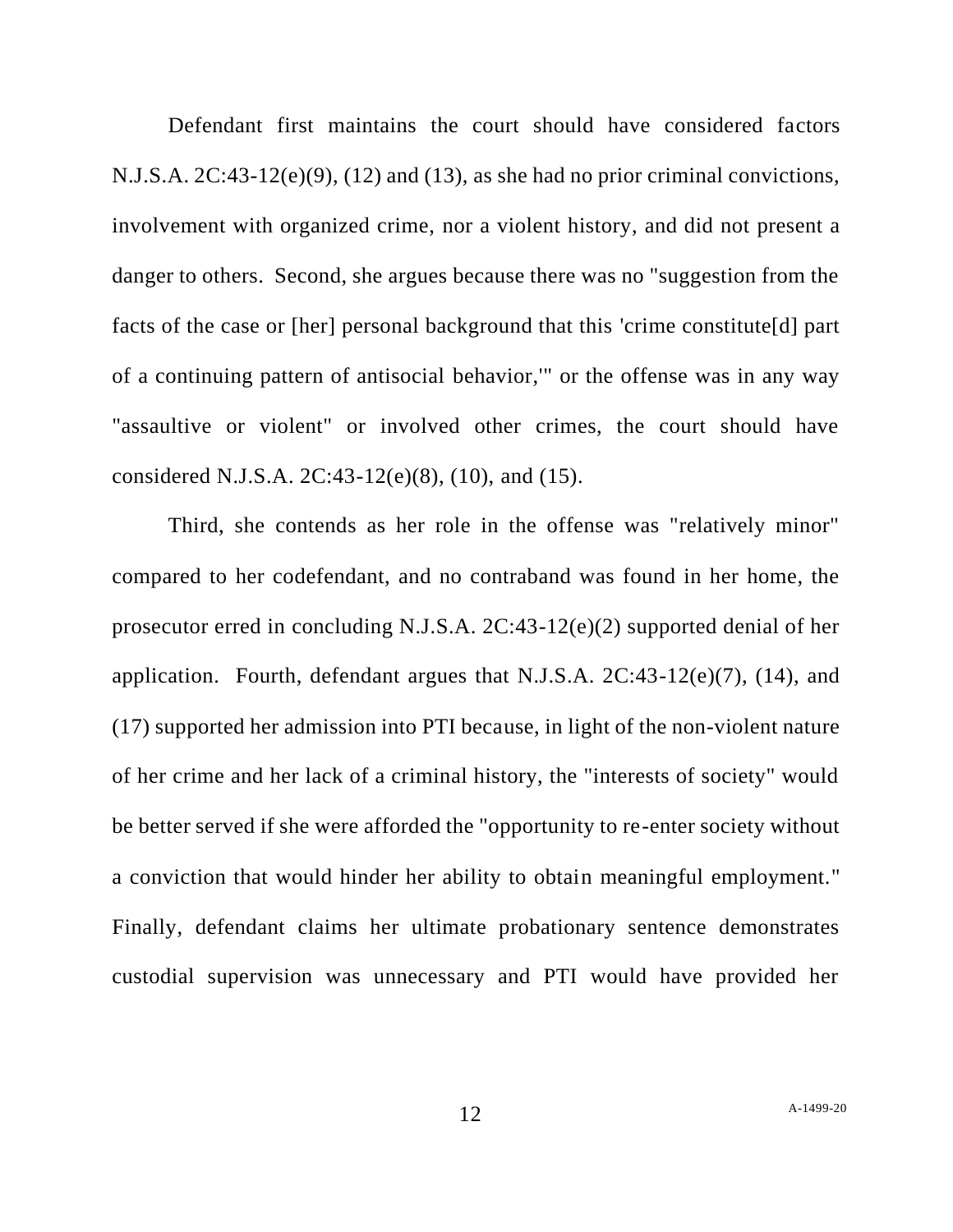adequate rehabilitative and supervisory services without the burden of a criminal conviction.

Although the prosecutor's letter did not cite to sections 2C:43-12(e)(7),  $(8)$ ,  $(9)$ ,  $(10)$ ,  $(12)$ ,  $(13)$ , and  $(15)$  specifically, we are fully satisfied based on a fair reading of the June 25, 2020 letter, and the prosecutor's reliance on N.J.S.A.  $2C:43-12(e)(1)$ ,  $(2)$ ,  $(14)$ , and  $(17)$ , that before denying plaintiff's application it fully considered all relevant factors, considered those applicable, and rejected others. "[U]nless and until a defendant demonstrates [the prosecutor failed to consider the seventeen factors listed in N.J.S.A. 2C:43-12(e)], our judges must presume that all relevant factors were considered and weighed prior to a prosecutorial veto." Lee, 437 N.J. Super. at 562 (first alteration in original) (quoting Bender, 80 N.J. at 94); see also Nwobu, 139 N.J. at 249 ("the prosecutor 'should note the factors present in defendant's background or the offense purportedly committed which led [the prosecutor] to conclude that admission should be denied.'") (alteration in original) (quoting Sutton, 80 N.J. at 117). Here, defendant did not rebut that presumption.

We also note that the prosecutor's letter, rather than a form correspondence indiscriminately noting the statutory factors, represented a tailored response to defendant's application and a specific rejection of all points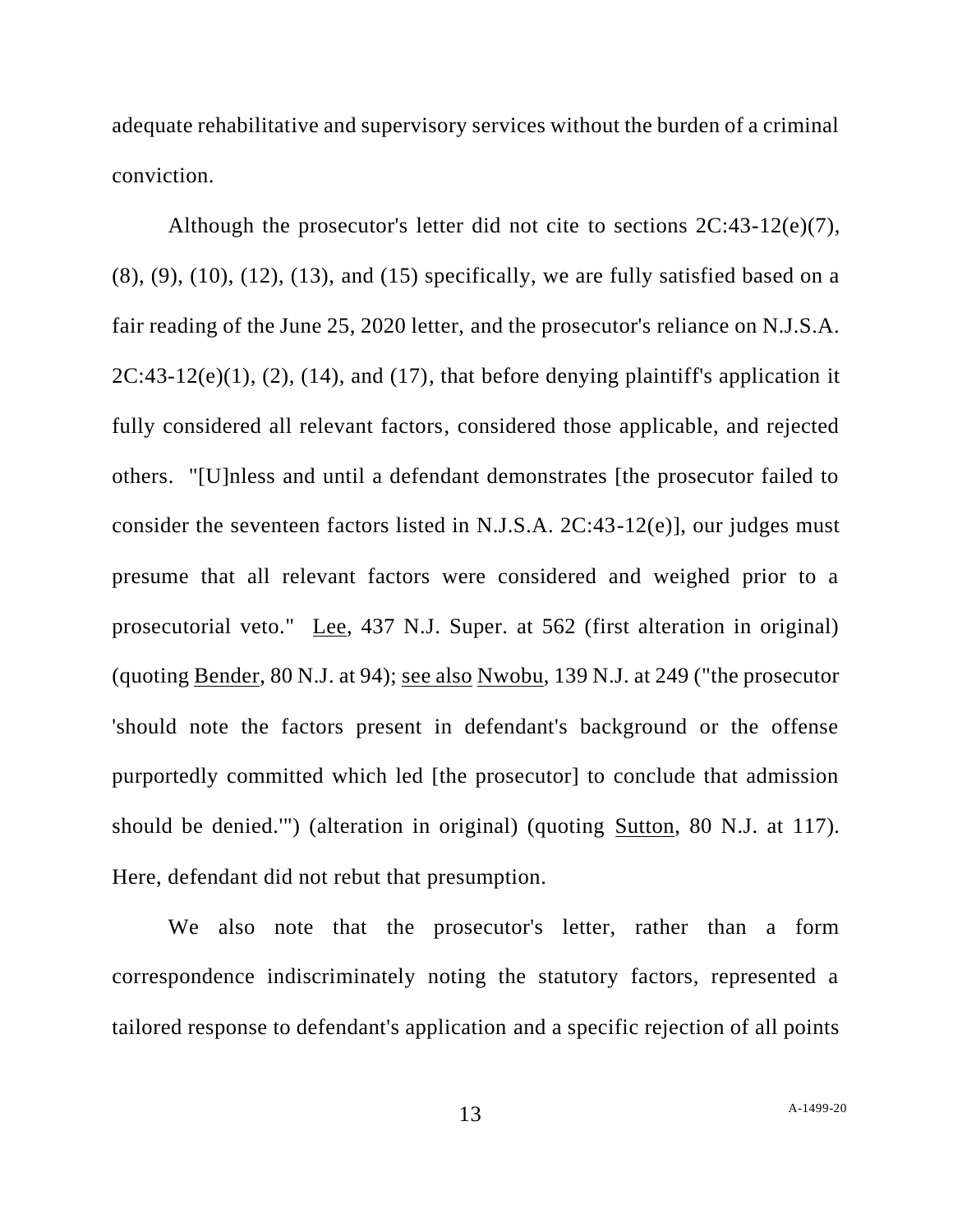raised. See Nwobu, 139 N.J. at 249 (explaining the prosecutor must state the reasons for rejecting a PTI application with specificity). The prosecutor explained it had thoroughly reviewed all discovery and was clearly aware of the serious charges to which defendant was accused. The prosecutor was thus cognizant defendant was not a member of organized crime, and noted her limited criminal history but appropriately reasoned that defendant was nevertheless a danger to her community based on her actions here, which included directly causing another human being harm and selling heroin in the community on multiple occasions.

Defendant's criminal behavior cannot reasonably be considered "relatively minor." That the drugs were not found in defendant's house hardly warrants minimizing her role. Finally, we are satisfied that simply because defendant was ultimately sentenced to a generous probationary term in no way demonstrates that the prosecutor's denial of her PTI application constituted an abuse of discretion.

In point 1.C., defendant relies on State v. Baynes, 148 N.J. 434, 445 (1997), and State v. Caliguiri, 158 N.J. 28, 43-44 (1999) and argues the prosecutor abused its discretion in denying defendant's application because it improperly implemented an "impermissible per se bar against PTI admission for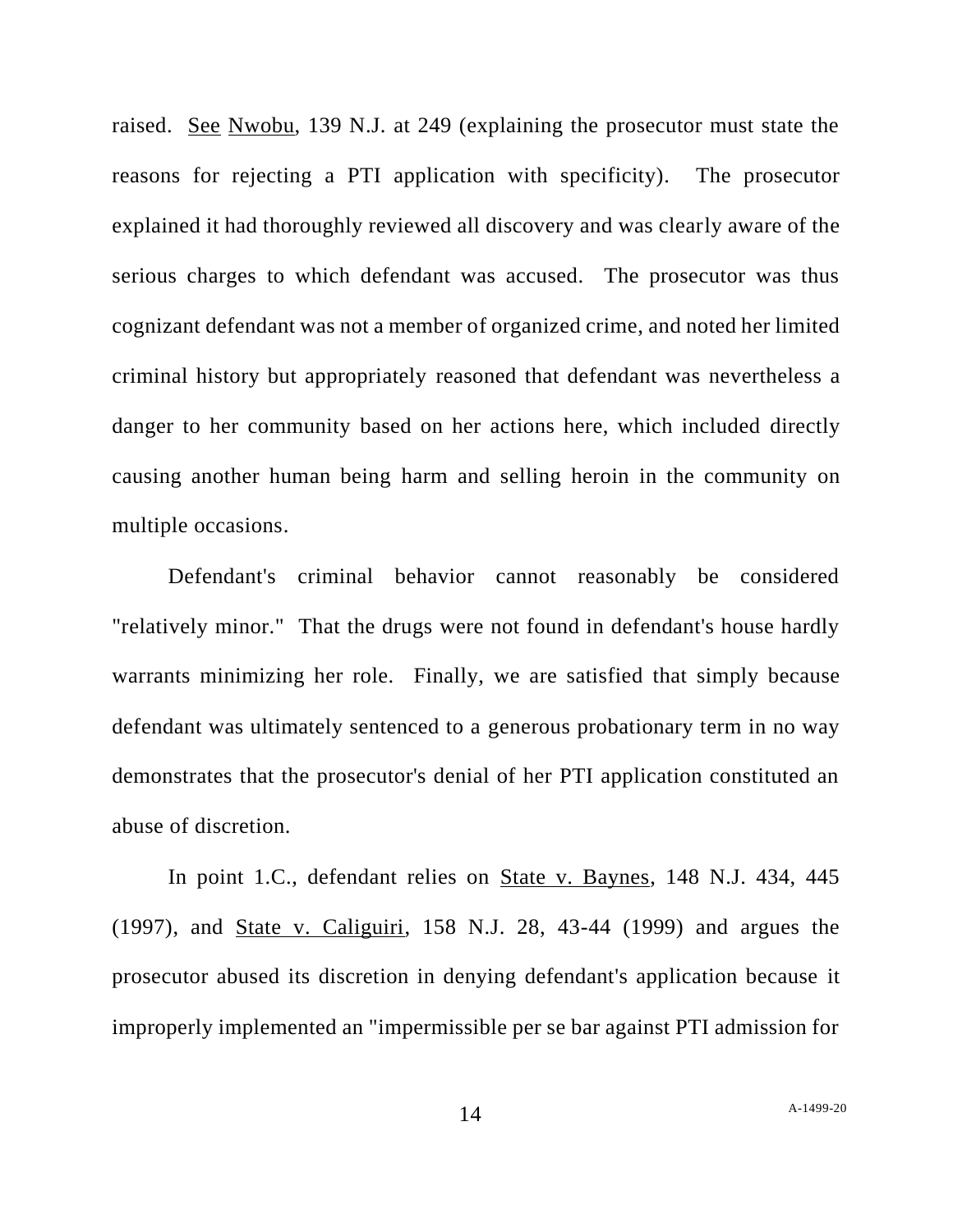drug distribution offenses." She specifically contends the reasoning behind the prosecutor's reliance on N.J.S.A.  $2C:43-12(e)(1)$ ,  $(2)$ ,  $(14)$ , and  $(17)$  would apply to almost every person charged with a drug distribution offense, as they are all "motivated by financial gain . . . , there is a public need to deter drug offenses, and drug offenses can be directly related to the commission of other crimes." We reject these arguments as they are entirely unmoored to the record.

First, we note that contrary to the defendants in Baynes and Caliguiri*,* who were charged with possession of heroin and possession of marijuana with intent to distribute, defendant here was charged with, among other offenses, conspiracy to distribute and the multiple sales of heroin to an undercover officer. Second, unlike in those cases, the prosecutor here did not base its decision to deny defendant's application solely on the nature of the offenses but instead considered the unique facts of the case, which included the multiple, serious offenses defendant faced, the third-degree charge to which she pled guilty, and the catastrophic injuries suffered by the victim as a result of defendant's criminal actions. Third, the prosecutor, as noted, fully considered defendant's personal condition as a single mother with a limited criminal history who, before the criminal conduct at issue, was making positive steps in her life. Simply put, to contend the prosecutor's thoughtful analysis supporting its rejection of